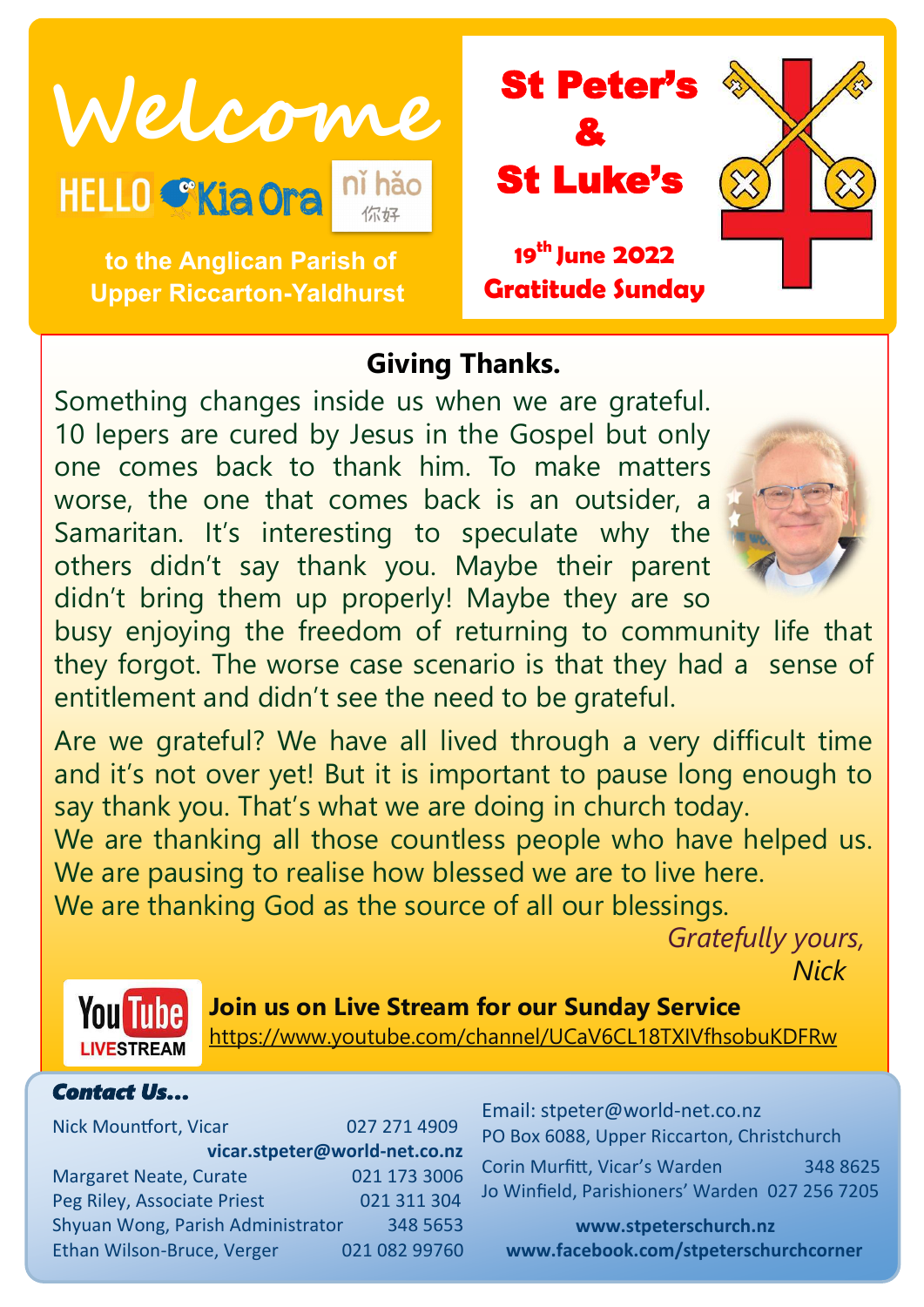# **News in the Parish**

#### **The Funeral service for The Venerable Ian Bourne**

Though originally from Christchurch, Ian and Margaret, served Christ in the Diocese of Wellington from 1956 - 1995. They then moved back to Christchurch and have been a valued part of this parish for several years. The funeral service for Ian will be at 11:30am Monday 20<sup>th</sup> June at St Peter's, Church Corner, Upper Riccarton.

#### **Growing Faith**

The Growing Faith group will resume in June. Because of winter darkness we will meet at **4 pm on June 19**. Please bring a bible with you,

Open to all, the group is aimed at those who are relatively new to our Anglican faith and those who feel they are a little stuck in their faith. However, those with a strong faith who would like a fresh look at things or who would like to act as mentors are very welcome.

Please email Margaret if you have questions at:

curate.stpeter@worldnet.co.nz

~ *Margaret*

#### **Gateway Deadline**

We are looking forward to your contributions, and remind you the last date for submissions for the Winter 2022 Gateway is Monday 20<sup>th</sup> June.

~*Graeme and Heather*

#### **Yes! Morning Tea today**

Back to normal this week. Please pick up your drink and biscuit from the slide, with your mask on, then take your mask off when you sit down. Thank you. *~ Jo*

#### *Please note:*

**Tuesday Exercise Classes is in recess until August** 

## **Garage Sale 18 June 2022**

Saturday: 9 - 11am. Kitchen things and linens for SALE! **Everyone welcome**!! ~ *Jo*

#### **Thanksgiving service at both St Luke's and St Peter's**

This Sunday is the Thanksgiving Service at St Peter's at 8am and 9:30am. St Peter's Preschool is joining us at the 9:30 service. No Sunday School this week.

St Luke's service of Thanksgiving will be at 9.30am followed by morning tea.

### **Royal School of Church Music**

Celebrates the Platinum  $(70<sup>th</sup>)$  Jubilee of the reign of our Patron Queen Elizabeth II. At Our Lady of Victories Church, 2-3pm Sunday 19th June.

# **Upcoming Special Service dates:**

Thanksgiving Service - 19<sup>th</sup> June St Peter's Patronal Festival - 26<sup>th</sup> June Nurse Maude Service - 3rd July Racing Service - 7<sup>th</sup> August (tbc) Spring Service - 4<sup>th</sup> September Petersgate Service - 25<sup>th</sup> September

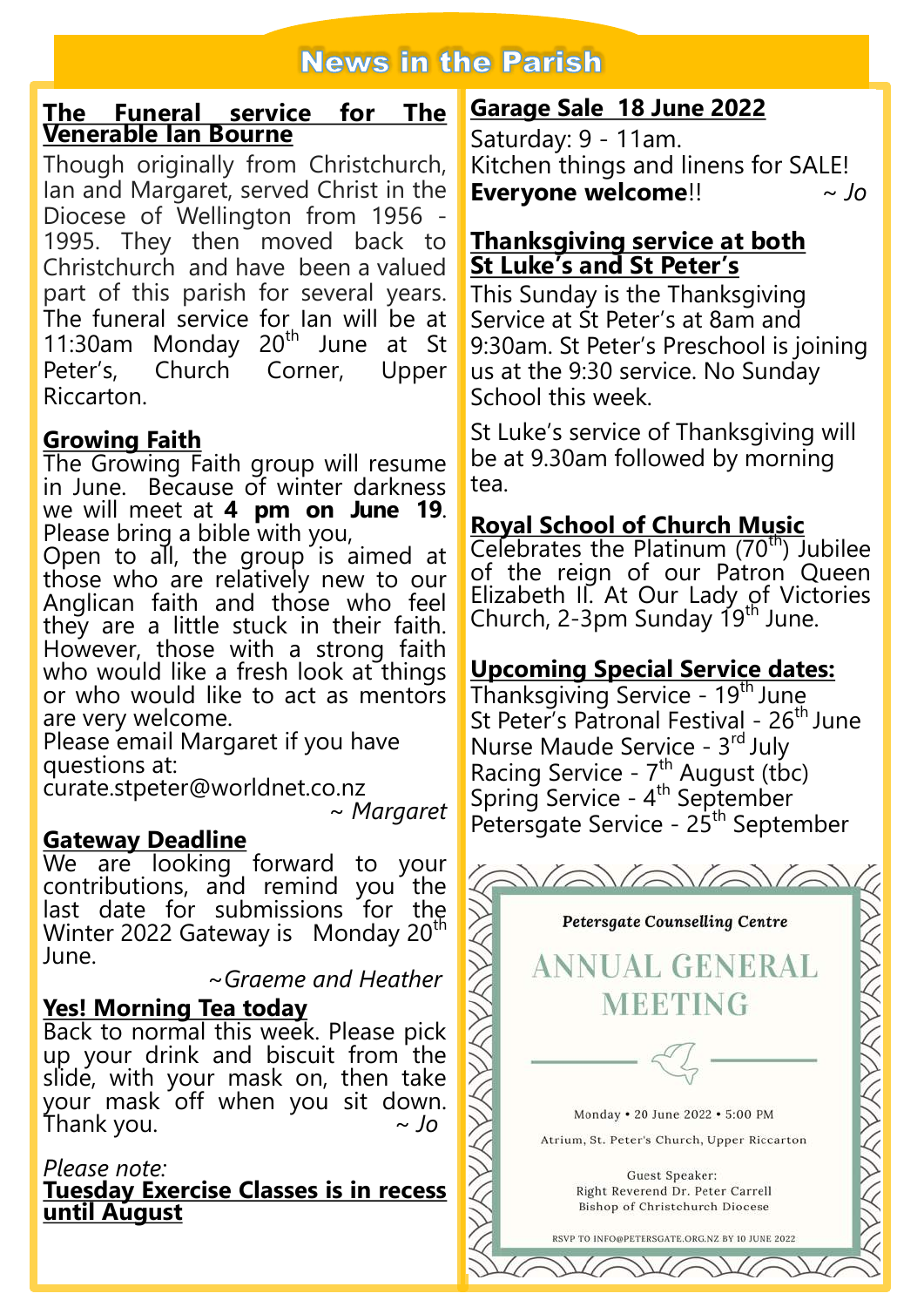



Last week the staff team had two events:

On Wednesday we celebrated International Friendship Day with a staff lunch. We had 5 visitors from MCC Trust *(Manakau Christian Charitable)* from around the country, all on Wednesday so it was the ideal opportunity for a celebratory lunch together. It was wonderful to see them all in person and share a lovely time of fellowship together. On Friday we participated in an

MCC Trust Hui. The theme of the hui was 'the Big Picture' and was a timely reminder to keep our eyes fixéd on God in amongst the<br>busy-ness and distractions of busy-ness and distractions preschool and family life. "

# $\frac{1}{2}$

~ *Liz Orr*

#### **Relief Teacher for Preschool**

Are you a New Zealand registered teacher with either Primary or Early Childhood qualifications and would like some casual work as part of a wonderful Christian team? St Peter's Anglican Preschool has a position available for a qualified on-call relief teacher to work with children in all areas of the preschool.

Do you enjoy working with children and wondered what it would be like to work with children aged 1-5 all day in a wonderful Christian team environment? St Peter's Anglican Preschool also has an on-call relief teacher position available for a non-qualified teacher. Please contact Liz Orr by email: lizo@mcctrust.nz





 **This Week's Diary**

Saturday 18 June

**GARAGE SALE** - 9am - 12 noon

Sunday 19 June **Growing Faith -**4pm Atrium

Monday 20 June **Morning Prayer** — 9am, Chapel **Exercise class** — *no class until August* **Funeral** — 11:30am

Tuesday 21 June **Morning Prayer** — 9am, Chapel **Elms Court Village —** 11am

Wednesday 22 June **Morning Prayer** — 9am, Chapel **Wed Service** — 10am, Church

Thursday 23 June **Morning Prayer** — 9am, Chapel **Coffee & Chat** — 10am, Parish Hall **Choir** — 7:30pm, Church

Friday 24 June **Morning Prayer** — 9am, Chapel **A-Team** — 9am, by the hall **Family Orchestra** — 6pm, Bowden Hall



**ONLINE GIVING** 

**Bank: Bank of New Zealand** Branch: Upper Riccarton, Christchurch Account Details: 02-0874-0021566-00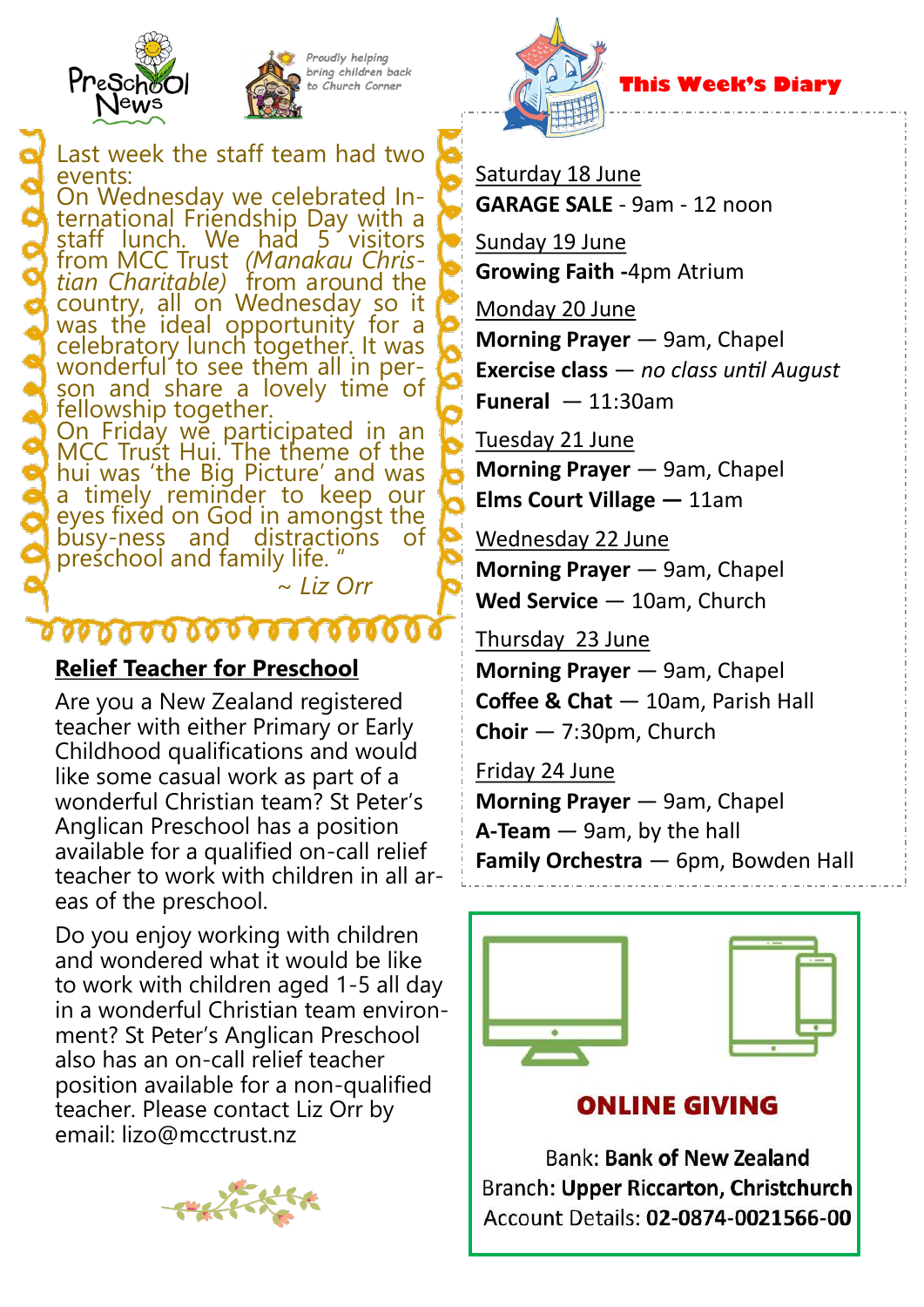# **Worship Details** Prayer Focus

**St Peter's Church** 8am—Holy Communion 9:30am—Holy Communion **St Luke's Church** 9:30am—Holy Communion

**Readings**: Isaiah 65.1-9 Psalm 22.19-28 Galatians 3.23-29 Luke 17.11-19

#### **Sentence**

He knelt at Jesus' feet and thanked him. He was so grateful. (*cf* Luke 17.16 )

## **Collect**

Let us pray for grateful hearts:

Leper-loving God, your touch transforms a lifetime: grant us; to know your healing presence, and grateful hearts with which to thank you; through Christ our Saviour. Amen.

#### **Versicle and Response for Intercessions**

For your love and goodness **we give you thanks, O God .**

# **Next week's readings**

Ezekiel 3.22-27 Psalm 125 1 Peter 2.19-25 Matthew 16.13-19



**For our mission partners…**

#### Petersgate:

**"Heavenly Father, we give thanks for the ongoing support of the Friends of Petersgate, and for the all who volunteer their help to enable the Centre to function."**

#### Preschool:

- **· Thankfulness for our growing roll.**
- **· Please continue to pray for more Enrolments.**
- **· Preparations for our Thanksgiving Service (19/06) and Nurse Maude/ Matariki service (03/07).**

#### Youth in our Parish:

- **"Lord Jesus, we pray you will give us your guidance for the Intermediate Ministry, to reach the young people.**
- **And we place into your hands all the work we do with our wonderful children. Please lead us by your Spirit to guide and care for each one of them."**

 For those in need of prayer, **especially Barbara F, Jim C, Audrey P, Beverley P, Elizabeth C, Alison R, Irene Ch,**  Helen E, Dorothy, Ken B, Anne **Carole B, Ethan, Neville, Daniel, Marie T, Storm B, John S, Helen, Marcia H, Liz I, Lesley J, Sheldine, Fiona G, Maureen D, Irvine K, Margaret B, Shyuan and any others on our hearts and minds**

#### **EAST CHRISTCHURCH PARISH:**

Vicar: The Ven. Katrina Hill The Rev'd John Parker The Rev'd Jean Smith

#### **ELLESMERE**

Vicar: Vacant **The Ministry of Healing and Associated Fellowships**